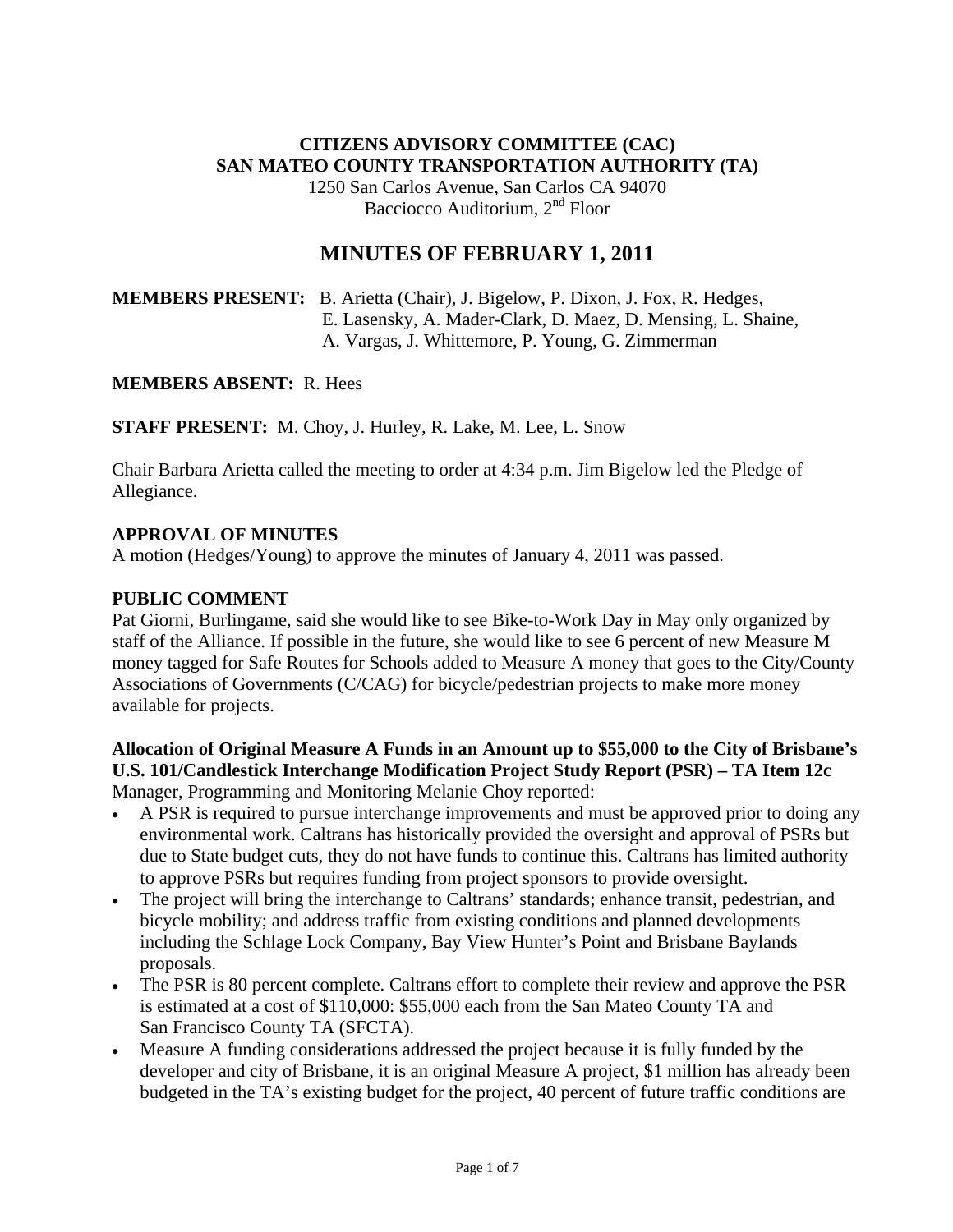due to growth in existing conditions and there is an equal share contribution requested from both counties because it benefits both counties.

The interchange sits on the county line between San Francisco and San Mateo counties.

Larry Shaine asked if the Highway Implementation Plan criteria process applied to original Measure A projects. Ms. Choy replied no.

Mr. Shaine asked which Measure would be involved if the project needed additional funding. Ms. Choy said to-date, the city of Brisbane has not requested additional funding. One million dollars of original Measure A has been budgeted to this project. There is no dollar amount committed to a project per se in new Measure A funding at this time.

Doris Maez asked about commitment after pre-construction and if some developers who stand to greatly benefit from this improvement have some kind of buy-in in terms of getting it actually built with some private funding. Ms. Choy said to-date, the PSR has been funded mostly through private developer funding. A bi-county study effort led by the SFCTA will examine cost sharing and all the improvements needed in the area to support future developments being planned today.

Rich Hedges asked about a future light rail link in the area. Ms. Choy said the bi-county study is looking at transit interfaces and correlation of all projects.

Mr. Hedges said the area's waterfront property will be very valuable if the Forty-Niners move. Ms. Choy said she would pass along the comment to the bi-county study organizers.

Jim Whittemore asked if the PSR is a legal requirement of the project and could the cost be negotiated or done by a private firm. Ms. Choy said State statute requires Caltrans review and approval of the project. The PSR cost of \$110,000 was the negotiated cost.

Mr. Whittemore asked what \$110,000 buys and why it costs that much. Ms. Choy said Caltrans provides oversight and review of the report and ultimately Caltrans' project approval. U.S. 101 is a State route and the project involves State standards and Caltrans is required to assure those standards are met.

Mr. Whittemore said Caltrans won't be building a model but building to their standards and asked how long this would take. The city of Brisbane's Director of Public Works and Engineering Randy Breault said there is a challenge with computer models with finite boundaries from the two counties. The remaining PSR oversight costs of \$110,000 provide a lump sum of money that Caltrans can charge against to cover about four to six months of a full-time equivalent salary. Caltrans is capped at \$2.5 million statewide that for this pilot program.

Mr. Whittemore asked what liability Caltrans will hold if they are wrong. Mr. Breault said he suspects Caltrans would be indemnified from that.

Mr. Breault said two alternatives are being studied along the Bay frontage: an overcrossing or undercrossing. It will most likely be an overcrossing that includes turn lanes with 13 traffic lanes. Brisbane is working with the SFCTA on a multimodal station study to accommodate connections to Caltrain, the Third Street light rail extension and various bus routes.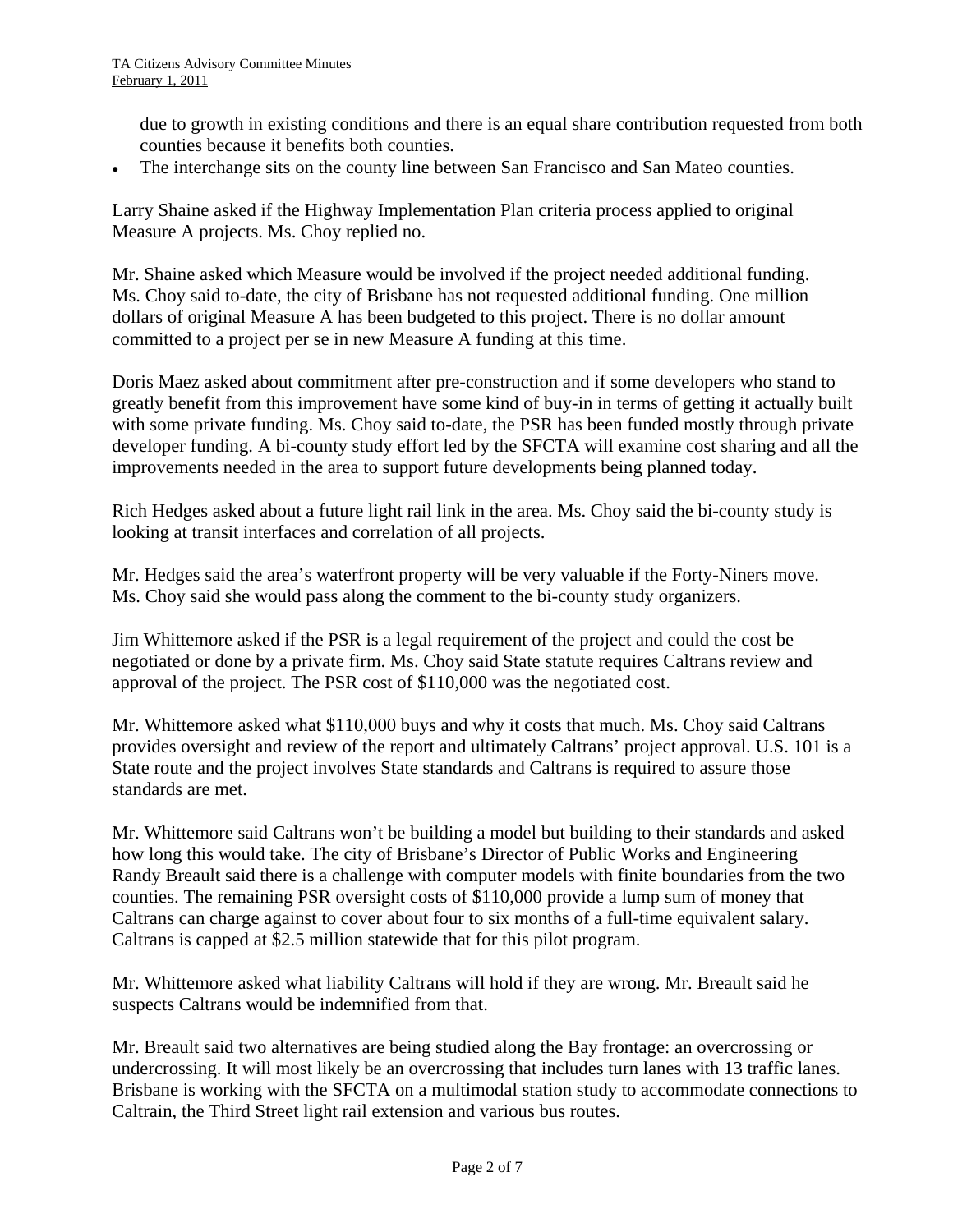Mr. Bigelow said the California Transportation Commission allocated \$34.2 million for the final south county auxiliary lane project. Interchange and auxiliary lane project design should be coordinated.

A motion (Bigelow/Zimmerman) to support the allocation for the PSR oversight was approved.

#### Public Comment

Pat Giorni, Burlingame, said there is a north/south bike route around Candlestick Park connecting to San Francisco, which gives relatively level bicycle access to Third Street in San Francisco. She hopes Caltrans' design for the interchange does not create any barriers for bicyclists.

# **PRESENTATION: TRANSIT – DUMBARTON RAIL CORRIDOR (DRC) – TA Item 13a**

Executive Officer, Planning and Development Marian Lee, made a presentation on the project status and outcome of the November 2010 Policy Advisory Committee (PAC) meeting. She also noted that a project update is tentatively scheduled for the March 2011 Metropolitan Transportation Commission (MTC) Programming and Allocations Committee meeting. Ms. Lee highlighted the following:

- The project team completed a technical analysis as approved by the PAC.
- The analysis focused on rescoping the project, which nearly doubled the projected ridership forecast and on defining a two-tiered funding strategy directed by Federal Transit Administration (FTA) guidance.
- Based on the analysis, the PAC took action to advance the Environmental Impact Report (EIR) / Environmental Impact Statement (EIS) and complete 15 percent engineering.
- The administrative draft is scheduled to be submitted to the FTA in summer 2011, a draft to the public in fall 2011, and final by fall 2012.
- It is important to understand that the fall 2012 date is subject to having a solid funding plan that is approved by the FTA.
- Four alternatives will be evaluated in the EIR/EIS: one bus as required by national guidelines and three rail commuter service options.

Mr. Hedges referenced MTC's previous action to divert money from the Dumbarton project to the BART Warm Springs project. He stated that the MTC needs to be reminded that they promised to pay that money back. He asked if the bus alternative would be on the Dumbarton rail bridge. Ms. Lee said the bus option assumes that buses would operate on the auto bridge. The bus option included in the environmental document (as guided by federal guidance) is intended to be a relatively low cost option that shows what level of improvement can be made without major capital investment.

Mr. Whittemore asked if the project would need ongoing subsidy for operations and maintenance. Ms. Lee said yes; \$5.5million is to come from Regional Measure 2 (RM2) funding. If costs exceed that, additional operating funding must be found.

Mr. Whittemore asked if water transit service was studied as an alternative to the rail alternative. Ms. Lee said she would check and report back to the CAC.

Elizabeth Lasensky said the University Avenue area in East Palo Alto and Redwood City will experience major growth that will contribute to increases in bi-directional traffic during commute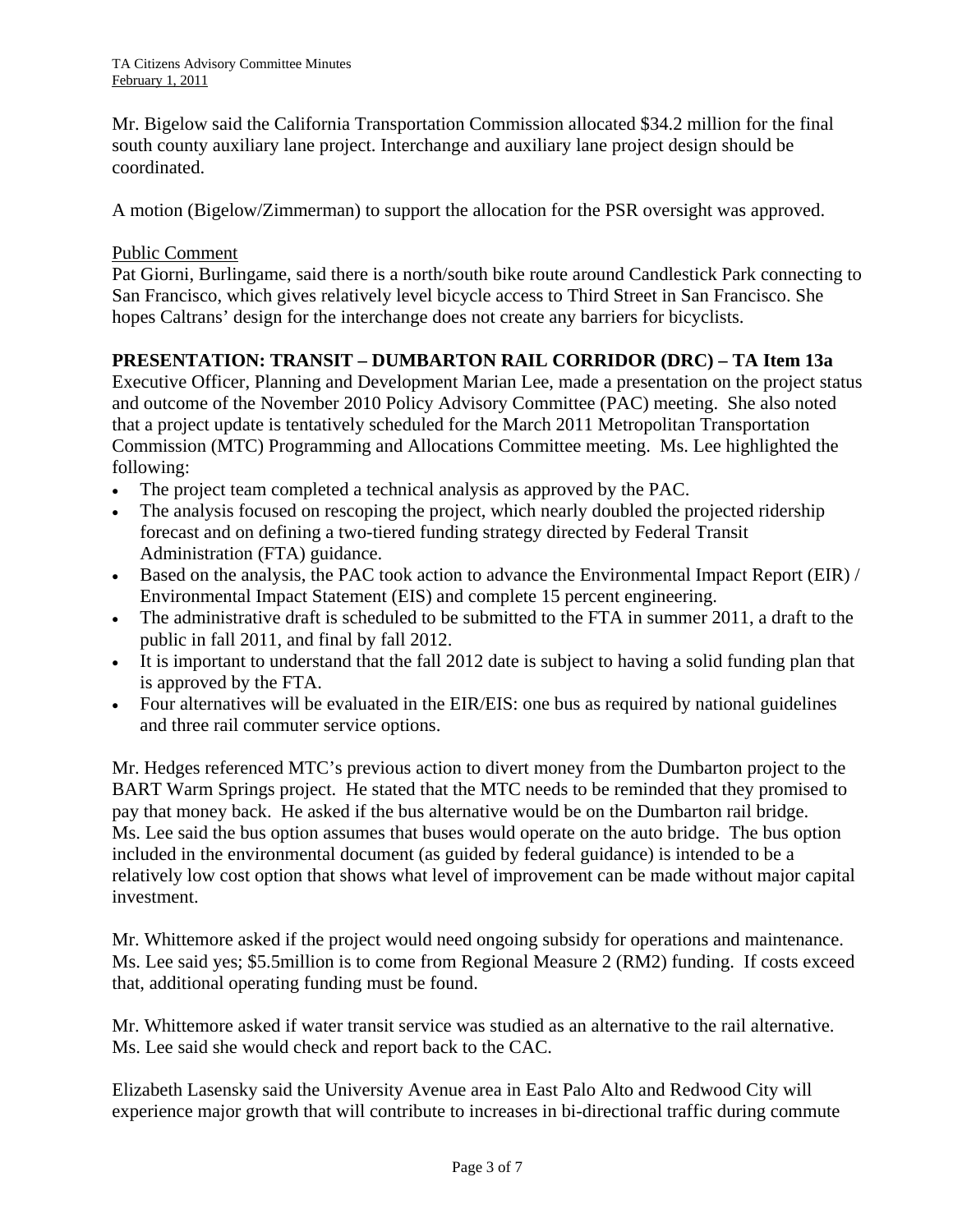and

non-commute hours. She asked if the environmental analysis will study this area in detail. Ms. Lee replied yes.

John Fox asked for more explanation about the ridership estimates and cost information for each of the rail alternatives to be studied in the environmental document. Ms. Lee stated that generally, the rail options with more frequent service resulted in higher ridership and the rail options that needed greater modifications to the existing infrastructure had the higher costs. Ms. Lee said she would report back to the CAC with more detailed information.

Mr. Fox asked for data to compare travel time estimates between bus and rail. Ms. Lee said she would check and report back to the CAC and also make available the technical analysis when finalized by the project team.

Mr. Bigelow said Dumbarton Rail was envisioned back in 1988 with subsequent numerous studies confirming the need for the project. He said the approaches to the Dumbarton auto bridge are slow due to traffic backups and will be impacted by increased traffic in the coming years. The rail bridge provides the opportunity for rail transit connectivity to the Altamont Express and Amtrak, providing services for people coming from the East Bay to jobs in the West Bay. The current analysis brings everything together in an environmental document and engineering design to help advance the project. SamTrans owns 11 miles of the rail right of way from Redwood City to the Newark "Y" and credit should be given for the value of the right of way when the funding commitment level to the project is being evaluated by the MTC. Union City is making capital improvements to their station to accommodate Dumbarton and those investments should also be given credit. If credits are considered, the project would get past the 50 percent funding milestone considered by the MTC.

Ms. Maez asked what caused the near double increase in the ridership forecast. Ms. Lee said the key driver was more frequent service.

Daniel Mensing asked if there was any jeopardy with funding agencies backing out. Ms. Lee said that the timing of the State sources is in question and the VTA commitment was no longer there. The VTA Board made a policy decision to prioritize the BART extension project to Santa Clara and the Dumbarton project is no longer in the VTA's 10-year Short Range Transit Program.

Mr. Shaine asked if it was the EIR/EIS that is going to analyze the three rail alternatives and make a recommendation. Ms. Lee replied yes.

# **ITEMS FOR REVIEW – FEBRUARY 3, 2011 TA BOARD AGENDA**

There was no discussion on the following item:

- 1. Election of 2011 Officers TA Item 4
- 2. Statement of Revenues and Expenditures for December 2010 TA item 5b
- 3. SamTrans Liaison Report January 12, 2011 TA Item 9

### **Acceptance of Quarterly Investment Report and Fixed Income Market Review and Outlook for the San Mateo County Transportation Authority – TA Item 12a**

Mr. Shaine asked about benchmark details and the charts on accounts versus benchmarks. Manager, Finance Treasury Lori Snow said the benchmark is based on the Bank of America Merrill Lynch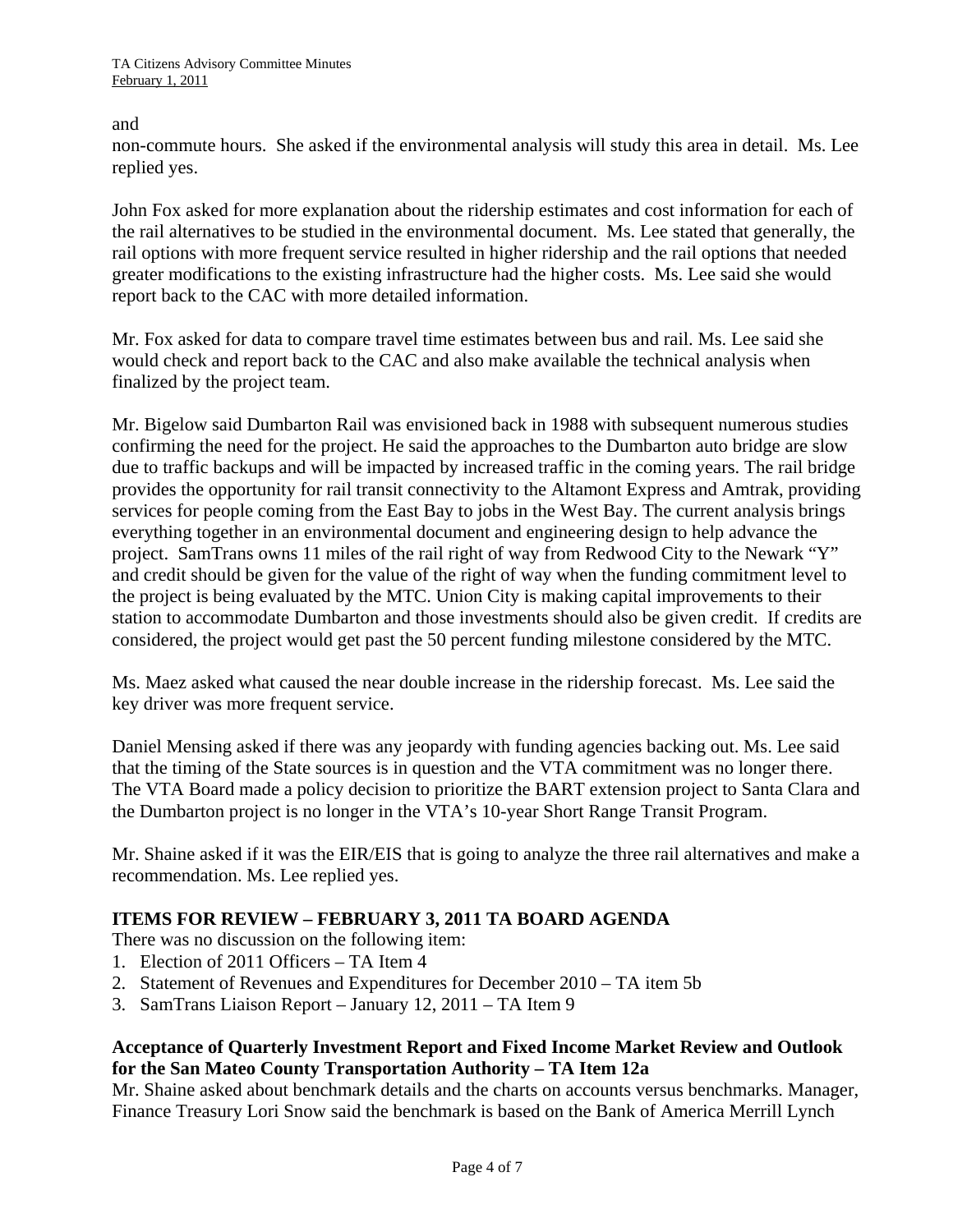short-term zero to six month and six to 12 month treasury securities portfolio. She will provide additional information on what is comprised within that benchmark.

George Zimmerman asked if the low rates of return reflect the current market for low risk bonds or their equivalent. Ms. Snow replied yes. She said the portfolio has seen an outflow of securities invested in treasuries and agency notes to the Local Agency Investment Fund in order to have liquidity of funds for operations.

Mr. Shaine asked if the benchmark could go negative. Ms. Snow said there is no cushion on the price of the bonds and when interest rates rise, the very low paying interest rate yielding bonds don't have much value and can go negative.

Mr. Whittemore asked if additional money from the County Pool will be moved to the TA investment portfolio for a better return. Ms. Snow said the TA just completed moving \$50 million from the County Pool to the portfolio and there hasn't been any mention of moving additional funds. Ms. Snow will take this question to executive staff.

A motion (Shaine/Whittemore) to approve acceptance of the investment report was passed.

### **Fiscal Year 2010 Comprehensive Annual Financial Report – TA Item 12b**

A motion (Zimmerman/Whittemore) to endorse the report was approved.

#### **Update on State and Federal Legislative Program – TA Item 13b**

Government Affairs Manager Seamus Murphy could not attend the meeting but will follow up on any questions or concerns from the CAC.

Mr. Zimmerman asked about proposed funding reductions in transportation programs proposed by the House Republican Study Committee and if this would affect TA operations. Staff will follow up.

#### **REPORT OF THE CHAIR – BARBARA ARIETTA**

- Commented on the effectiveness of the CAC.
- Attended the summits to address Caltrain's future presented by the Silicon Valley Leadership Group at Stanford University and Friends of Caltrain at the San Mateo County Transit District. She distributed website information and a list of suggestions to help save Caltrain. She will provide the CAC with a PowerPoint presented at the Stanford Summit.
- Attended celebrations for the  $50<sup>th</sup>$  anniversary of the Association of Bay Area Governments and  $40<sup>th</sup>$  anniversary of the MTC.
- Requested a Brown Act presentation for the CAC.

John Fox and Austin Mader-Clark left at 6:06 p.m.

# **REPORT FROM STAFF – JOE HURLEY**

• The Belmont bike/pedestrian overcrossing project is underway and two freeway closures were involved in erecting stringers over the freeway to support falsework. There was extensive outreach about the closure. There were no registered complaints. Project completion is scheduled for spring 2011.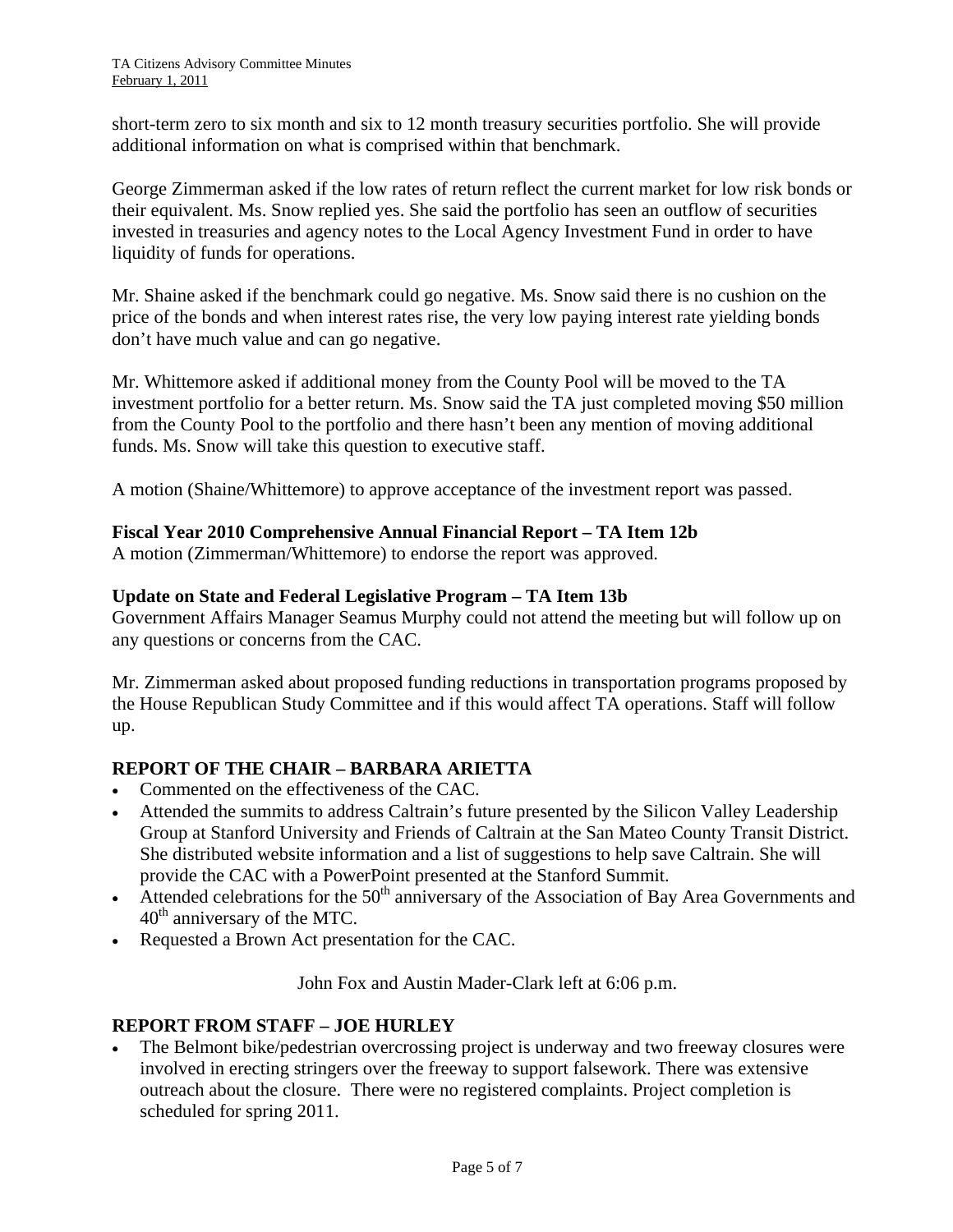- The TA and C/CAG announced a joint call for projects beginning Monday, February 14, which covers Fiscal Year 2012 and 2013 for the county's Pedestrian and Bicycle Program. Application materials will be available on the TA website Monday, February 14 and applications will be due by 4 p.m. Thursday, March 17.
- The CTC allocated \$32.6 million to the TA for the Marsh to the University Avenue auxiliary lane project and construction is scheduled to begin this summer.

Ms. Maez said the timeframe for the call and deadline for applications might create problems for city council calendars. Mr. Hurley said there has been an aggressive campaign to let all cities know about the application process. He said this is a partnership between the TA and C/CAG using Measure A funding and Transportation Demand Act Article 3 funding under the control of C/CAG, which is an economy of scale to poll resources.

April Vargas said she attended the Friends of Caltrain summit on Caltrain's future and urged people to sign up at friendsofcaltrain.com to receive information and join together to help save Caltrain service.

Mr. Hurley said there are four community outreach meetings to discuss Caltrain's proposed fare and service changes: San Jose-February 14 at 7 p.m., San Francisco-February 16 at 6 p.m., Gilroy-February 17 at 6 p.m., and at the San Mateo County Transit District on February 17 at 6.m.

Ms. Lasensky said the Friends of Caltrain provided an action item list at their January 29 summit and she forwarded these to about 800 people at Stanford. She said many people at Stanford rely on Caltrain.

Chair Arietta said Friends of Caltrain also has an email, greencaltrain.org, that links to friendsofcaltrain.com. Mr. Hurley reminded the CAC that it is important to distinguish between a TA item and a Joint Powers Board item. The TA is doing everything it can to support the Caltrain system. Up to 8 percent of Expenditure Plan money can be used for operating expenses and Caltrain is maxing out at 8 percent. There is nothing more from Measure A to support Caltrain on its operation's side.

#### Public Comment

Pat Giorni, Burlingame, asked if the TA could finance conversion of a couple of bike cars at a cost of \$10,000 per car. Mr. Hurley said groups such as the Bicycle & Pedestrian Advisory Committee could make the request and Caltrain would have to come to the TA with their capital program. Mr. Hurley said it might be appropriate that this come out of the TA's bicycle/pedestrian program.

Pat Dixon asked it some outreach sessions could begin at 10 a.m. rather than 9 a.m. to accommodate travel time for disabled public members and also be scheduled on a Saturday.

Ms. Maez asked that consideration be given to people that may have difficulty driving to meetings in the dark. Mr. Hurley said times are set to maximize a representative cross section of the community.